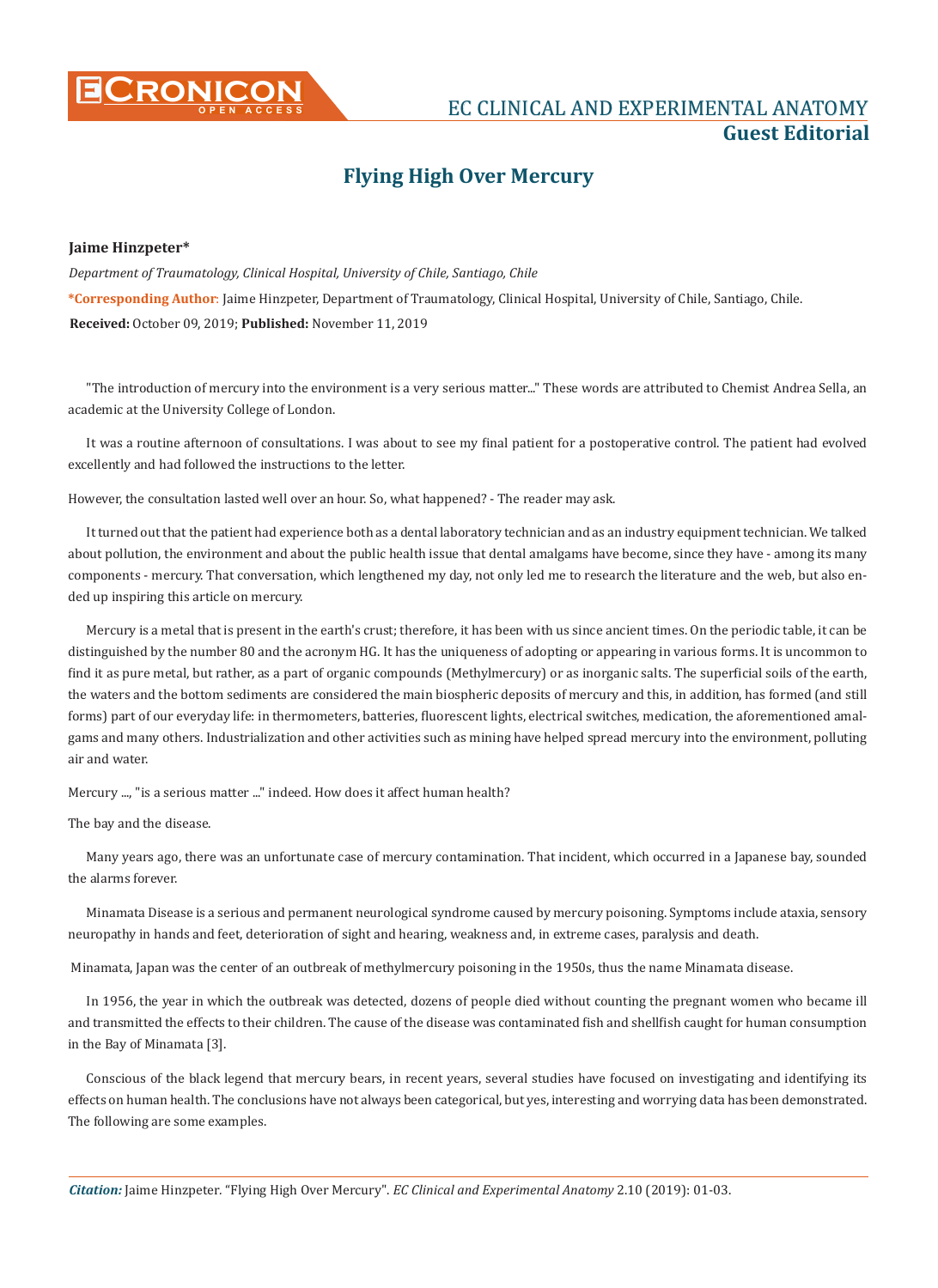#### **Effects in adults**

In February 2016, in Jama magazine, a study of the adult brain and its level of mercury, associated with the consumption of shellfish, was published [1]. The study subjects were octogenarian individuals with "healthy" brains at the time of death, that is to say, without dementia. In spite of the seriousness of the study, conclusive results were not reached in terms of cerebral neuropathology caused by mercury.

## **Effects on children**

Some studies in South Korea and Spain have found a relationship between mercury concentration in umbilical cord blood and low birth weight. However, other researchers in France, New York, the United Kingdom or Canada have found no association with low birth weight or gestational age. In Michigan (USA), an association was found between mercury concentration in umbilical cord blood and prematurity.

Another large, global study that involved a thousand women of childbearing age, who live in transition and developing countries, demonstrated measurements with high levels of mercury [2]. These results were appreciated in countries as distant and dissimilar as Thailand, Chile and Ukraine, among others.

In addition, mercury contamination has a bio-amplifying effect. That is to say, once it is released into the environment by industrial activities (as mentioned), whether extractions and/or combustion, there are certain bacteria that can transform it into methylmercury, which due to its liquid form, accumulates in fish and shellfish. They, in turn, are ingested by other predatory fish which are then caught for human consumption. Proper domestic cleaning and cooking does not eliminate the mercury present in them.

We cannot fail to mention coal combustion, (coal contains mercury), and that it is used to generate heat and electricity. This practice is a significant source of vapor release. These vapors can be inhaled and affect human health with neuromuscular disorders, such as those observed in the tragedy of Japan.

## And what about the amalgams?

In 2009, an expert consultation organized by the WHO concluded that a global and short-term ban on amalgams used for dental filling would generate problems for dentistry and public health. Therefore, it was agreed to plan its gradual elimination while developing alternatives in a parallel manner.

Among the countries that adopted public health measures regarding dental amalgam, Norway, Denmark and Sweden banned its use in 2008. Simultaneously, Canada and Germany recommended avoiding the placement and removal of amalgams during pregnancy and in patients with kidney problems.

What a challenge dental professionals have, including my patient. As a matter of fact, all the inhabitants of the planet have this challenge. All of us, without exception, have pending tasks; from institutions such as the EPA [4] and its legislative efforts, the WHO [5], the PAHO [6], the Basel Convention member countries [8] and their re-updates, non-governmental citizen organizations [7] etc. The task is clear: review the processes, replace "dirty" energies with others, promote recycling and, most importantly, put an end to any emissions of mercury into the atmosphere [9] (whether from a small amalgam or from a large mining task). Each and every one of us must begin with our own contribution to the care of the planet.

Late in the afternoon, quite late in fact, I thought of my old molar, treated with an amalgam with mercury. It resisted for years, until it was replaced with a modern implant.

I wonder where the mercury residue is today…….

# **Bibliography**

- 1. Martha Clare Morris., *et al*[. "Asociación de consumos de mariscos, nivel de mercurio cerebral, con neuropatía cerebral".](https://www.ncbi.nlm.nih.gov/pubmed/26836731) *Journal of the [American Medical Association](https://www.ncbi.nlm.nih.gov/pubmed/26836731)* 315.5 (2016): 489-497.
- 2. Montserrat González-Estecha., *et al*[. "Efectos del metil mercurio sobre la salud de niños y adultos".](http://scielo.isciii.es/scielo.php?script=sci_arttext&pid=S0212-16112014001200003) *Nutrición Hospitalaria* 30.5 (2014).